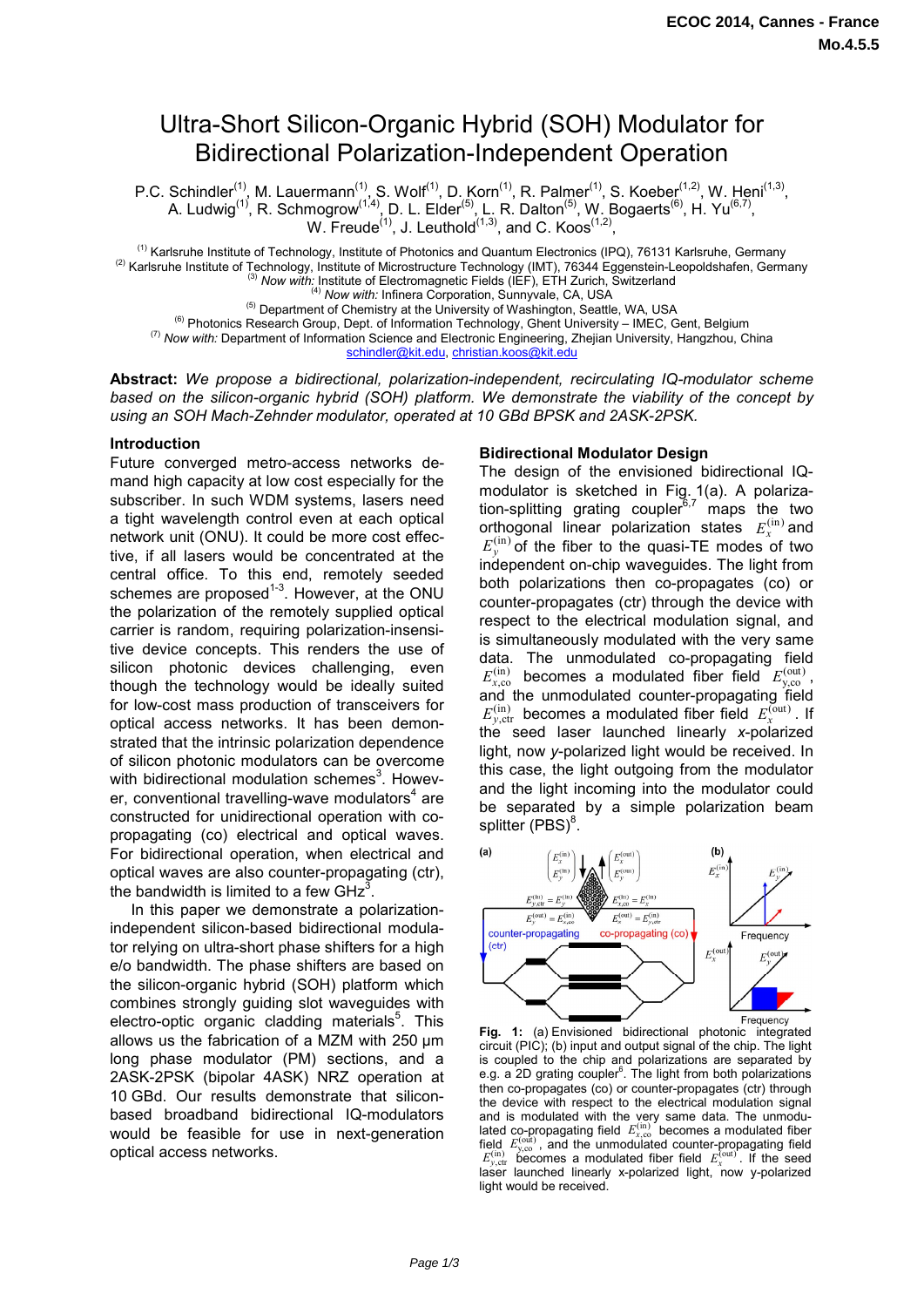The modulator requires short phase-shifters with identical modulation sensitivity for copropagating and counter-propagating light. As mentioned before, this excludes travelling-wave modulators. For a simple separation of outgoing and incoming light with a PBS, matched optical path lengths are mandatory, which can be adjusted with proper phase align sections.

## **Experimental Setup**

We demonstrate the feasibility of the concept by a series of experiments with devices fabricated by IMEC and cladded with the electro-optic chromophore DLD164. In a first experiment, we measure the unidirectional performance of a 250 µm long MZM having a  $\pi$ -voltage of 2.5 V, and do the same for a 1.5 mm long IQmodulator with a  $\pi$ -voltage 0.8 V. In a second experiment, we show bidirectional operation of the MZM.

 The setup for bidirectional operation is depicted in Fig. 2. The intended PIC is schematically sketched in Fig. 1(a) and emulated by an assembly of discrete fiber-optic components and a silicon photonic chip (device under test, DUT). The aforementioned stable path length matching is not feasible with discrete components, primarily because of thermal drifts. The receiver operates differently, whether the data in both polarizations are correlated or uncorrelated. To avoid this change-over point of operation, we de-correlate the modulated signals and employ polarization demultiplexing at the receiver.

 An external cavity laser (ECL) serves as optical source and local oscillator (LO) for homodyne coherent detection. To compensate the unduly high insertion loss of 25 dB of the DUT,



**Fig. 2:** Experimental setup for bidirectional measurement. The box displays the bidirectional modulator, which we envision to build on a photonic integrated circuit (PIC). Light of an external cavity laser (ECL) is boosted and passes a circulator, which separates input and output of the PIC. The output is split by a polarization beam splitter (PBS). Both outputs are aligned to the polarization of the grating coupler. The SOH modulator (device under test, DUT) modulates the signal with 10 GBd data stored in an arbitrary waveform generator (AWG). The modulated signals travel back to the circulator, are amplified, filtered by a 2 nm optical bandpass filter, and coherently received with an optical modulation analyzer (OMA). The polarization controller between ECL and circulator tests the polarization sensitivity. For unidirectional operation the respective output of the DUT is directly connected the EDFA.

the optical carrier was boosted to 18 dBm. An optical circulator separates the signals propagating into and out of the chip. A polarization beam splitter (PBS) separates two orthogonal polarization states, which are manually aligned to ensure efficient coupling to the quasi-TE mode of the DUT waveguides. After propagating through the DUT, the light is coupled back to the PBS, which recombines the two polarizations The signal is amplified by an erbium doped fiber amplifier (EDFA), followed by a 2 nm bandpass filter. An optical modulation analyzer (OMA) demultiplexes the polarizations and receives the data. For unidirectional measurements, the lower part of the loop (counter-propagating incoming light) is opened and directly connected to the OMA. An arbitrary waveform generator (AWG) followed by electrical amplifiers drives the DUT. Its peak-to-peak voltage iss 1.8  $V_{\text{op}}$  for the MZM and 0.8  $V_{pp}$  for the IQ-modulator. Due to memory restrictions of the AWG, we use a PRBS of length  $2^{15}$ -1.

# **Experimental Results**

We measure the electric-optic-electric (EOE) frequency response of the DUT using a vector network analyzer. The curves for co-propagating and counter-propagating light are nearly identical up to the 6 dB bandwidth of 11 GHz, see Fig. 3(a), indicating that NRZ symbol rates up to 17 GBd would be possible.

### *A. Unidirectional Operation*

For unidirectional operation, we measure the performance for co-propagating and counterpropagating light separately, see Fig. 3(b). We use a Mach-Zehnder modulator (MZM) to generate BPSK and 2ASK-2PSK signals with a symbol rate of 10 GBd. The left column of Fig. 3(b) is for co-propagating light, the right column for counter-propagating light. The error vector magnitude (EVM) is 6.9% (co) and 7.6% (ctr) for BPSK, and to 10.8% (co) and 13.2% (ctr) for 2ASK-2PSK. During the measuring time of 5 min, BPSK signals did not produce errors, indicating a BER of  $< 10^{-13}$ .

 Using an SOH IQ modulator at a symbol rate of 5 GBd, Figure 3(c) shows the QPSK constellation diagrams for co-propagating and counterpropagating light. The EVM was 16 % (co) and 20.3 % (ctr). Again, the BER was smaller than  $10^{-13}$ . The non-circular shape of the constellation points reflects a superposition of rhombus-shaped constellations, which stem from the drifting quadrature phase that is set by the optical wavelength.

# *B. Bidirectional Operation*

For bidirectional operation, we vary the polariza-